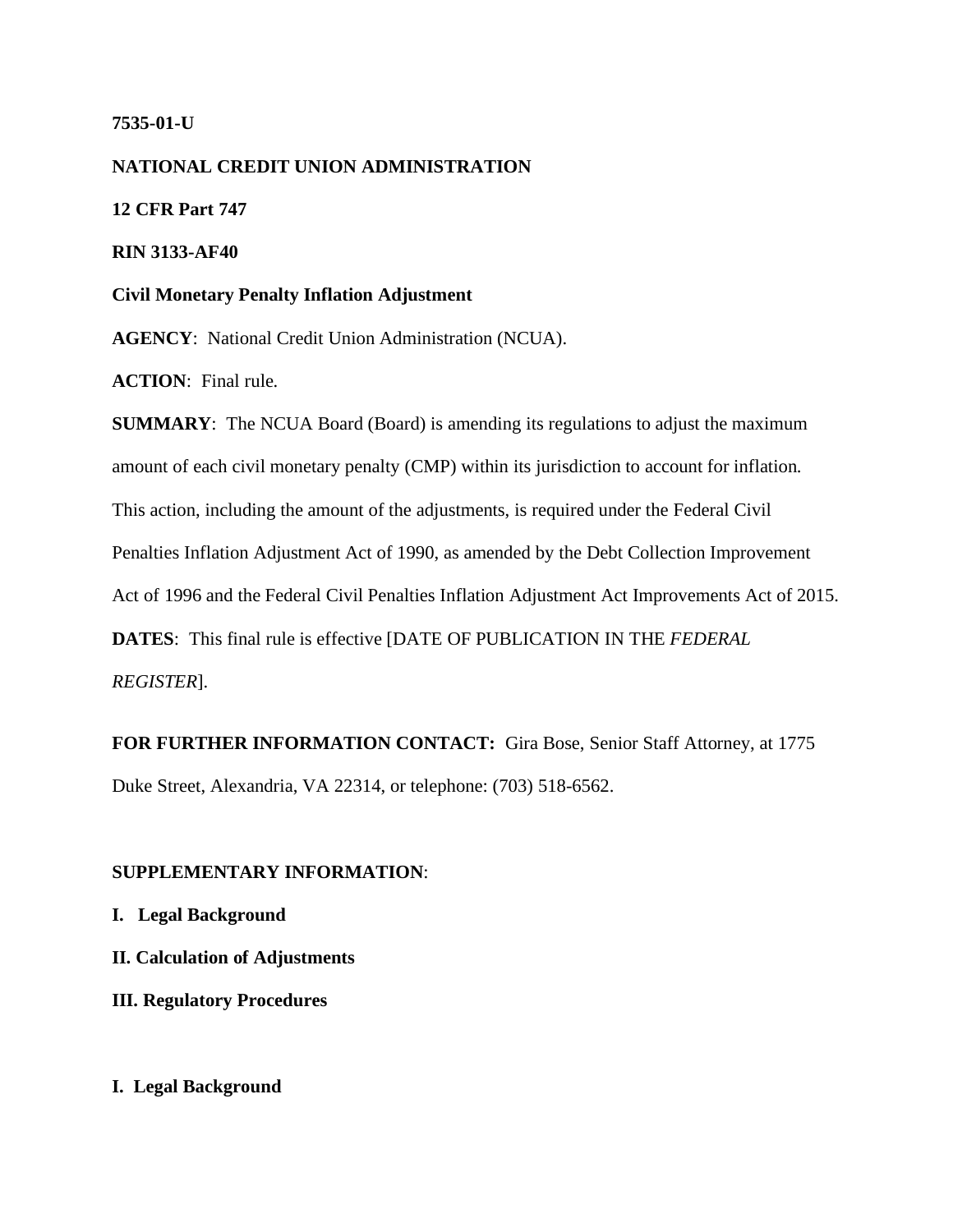#### *A. Statutory Requirements*

Every Federal agency, including the NCUA, is required by law to adjust its maximum CMP amounts each year to account for inflation. Prior to this being an annual requirement, agencies were required to adjust their CMPs at least once every four years. The previous four-year requirement stemmed from the Debt Collection Improvement Act of [1](#page-1-0)996,<sup>1</sup> which amended the Federal Civil Penalties Inflation Adjustment Act of 1990. [2](#page-1-1)

The current annual requirement stems from the Bipartisan Budget Act of  $2015$ ,<sup>[3](#page-1-2)</sup> which contains the Federal Civil Penalties Inflation Adjustment Act Improvements Act of 2015 (the 2015 amendments).<sup>[4](#page-1-3)</sup> This legislation provided for an initial "catch-up" adjustment of CMPs in 2016, followed by annual adjustments. The catch-up adjustment reset CMP maximum amounts by setting aside the inflation adjustments that agencies made in prior years and instead calculated inflation with reference to the year when each CMP was enacted or last modified by Congress. Agencies were required to publish their catch-up adjustments in an interim final rule by July 1, 2016 and make them effective by August 1, 2016.<sup>[5](#page-1-4)</sup> The NCUA complied with these requirements in a June 2016 interim final rule, followed by a November 2016 final rule to confirm the adjustments as final.<sup>[6](#page-1-5)</sup>

The 2015 amendments also specified how agencies must conduct annual inflation adjustments after the 2016 catch-up adjustment. Following the catch-up adjustment, agencies must make the required adjustments and publish them in the Federal Register by January 15 each

<span id="page-1-0"></span> $1$  Pub. L. 104-134, Sec. 31001(s), 110 Stat. 1321-373 (Apr. 26, 1996). The law is codified at 28 U.S.C. 2461 note.

<span id="page-1-1"></span><sup>2</sup> Pub. L. 101-410, 104 Stat. 890 (Oct. 5, 1990), codified at 28 U.S.C. 2461 note.

<span id="page-1-2"></span><sup>3</sup> Pub. L. 114-74, 129 Stat. 584 (Nov. 2, 2015).

<span id="page-1-3"></span><sup>4</sup> 129 Stat. 599.

<span id="page-1-4"></span><sup>5</sup> Pub. L. 114-74, Sec. 701(b)(1), 129 Stat. 584, 599 (Nov. 2, 2015).

<span id="page-1-5"></span><sup>6</sup> 81 FR 40152 (June 21, 2016); 81 FR 78028 (Nov. 7, 2016).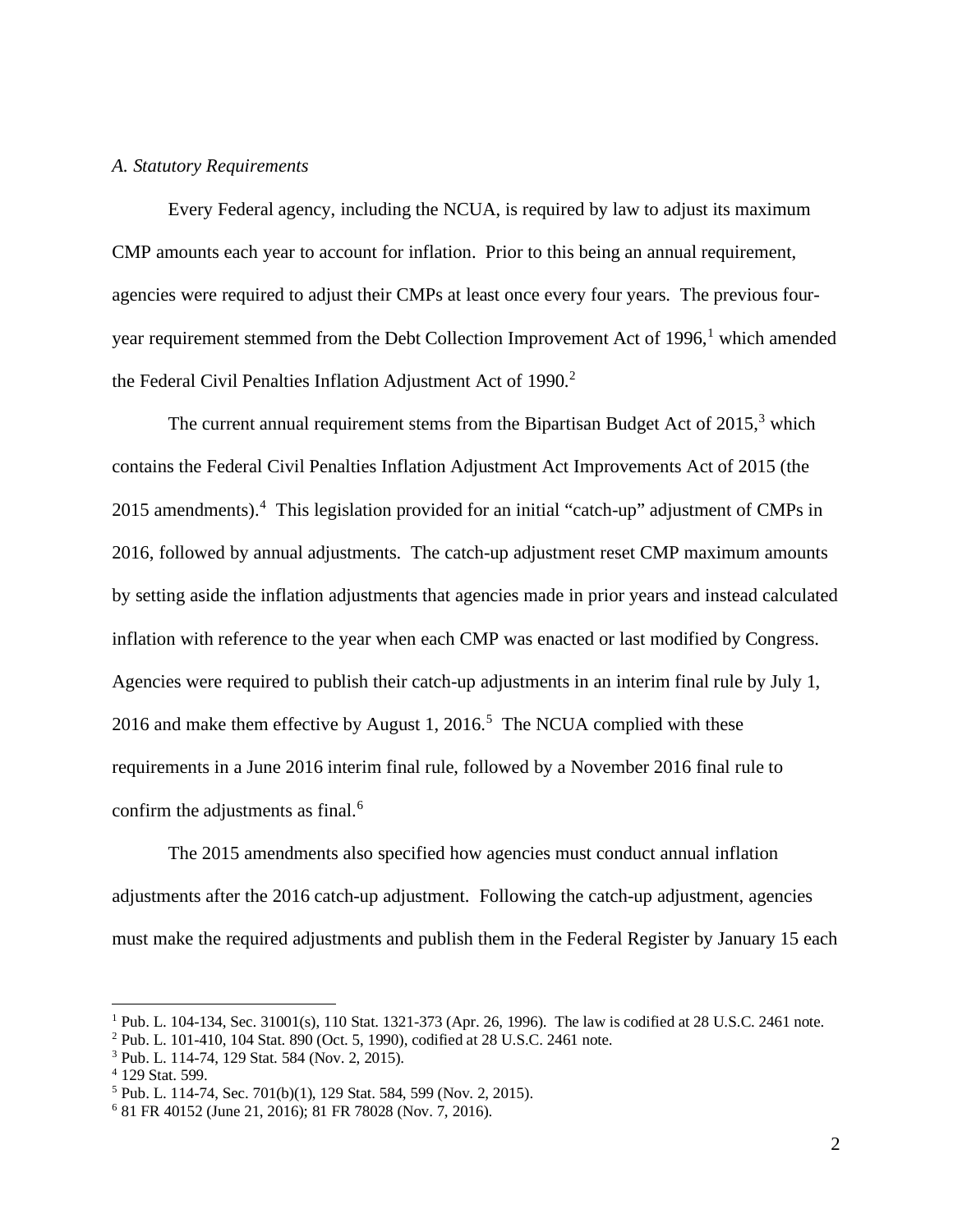year.<sup>[7](#page-2-0)</sup> For 2017, the NCUA issued an interim final rule on January 6, 2017,<sup>[8](#page-2-1)</sup> followed by a final rule issued on June 23, 2017. [9](#page-2-2) For 2018, 2019, 2020, and 2021 the NCUA issued a final rule in each year to satisfy the agency's annual requirements.<sup>10</sup> This final rule satisfies the agency's requirement for the 2022 annual adjustment.

The law provides that the adjustments shall be made notwithstanding the section of the Administrative Procedure Act (APA) that requires prior notice and public comment for agency rulemaking.[11](#page-2-4) The 2015 amendments also specify that each CMP maximum must be increased by the percentage by which the consumer price index for urban consumers  $(CPI-U)^{12}$  $(CPI-U)^{12}$  $(CPI-U)^{12}$  for October of the year immediately preceding the year the adjustment is made exceeds the CPI-U for October of the prior year.<sup>[13](#page-2-6)</sup> Thus, for the adjustment to be made in 2022, an agency must compare the October 2020 and October 2021 CPI-U figures.

An annual adjustment under the 2015 amendments is not required if a CMP has been amended in the preceding 12 months pursuant to other authority. Specifically, the statute provides that an agency is not required to make an annual adjustment to a CMP if in the preceding 12 months it has been increased by an amount greater than the annual adjustment required by the 2015 amendments.<sup>14</sup> The NCUA did not make any adjustments in the preceding 12 months pursuant to other authority. Therefore, this rulemaking adjusts the NCUA's CMPs pursuant to the 2015 amendments.

<span id="page-2-0"></span><sup>7</sup> Pub. L. 114-74, Sec. 701(b)(1), 129 Stat. 584, 599 (Nov. 2, 2015).

<sup>8</sup> 82 FR 7640 (Jan. 23, 2017).

<span id="page-2-2"></span><span id="page-2-1"></span><sup>&</sup>lt;sup>9</sup> 82 FR 29710 (June 30, 2017).

<span id="page-2-3"></span><sup>&</sup>lt;sup>10</sup> 83 FR 2029 (Jan. 16, 2018); 84 FR 2052 (Feb. 6, 2019); 85 FR 2009 (Jan. 14, 2020); 86 FR 933 (Jan. 7, 2021).<br><sup>11</sup> Pub. L. 114-74, Sec. 701(b)(1), 129 Stat. 584, 599 (Nov. 2, 2015).

<span id="page-2-5"></span><span id="page-2-4"></span> $12$  This index is published by the Department of Labor, Bureau of Labor Statistics, and is available at its website: http://www.bls.gov/cpi/.

<span id="page-2-6"></span><sup>13</sup> Pub. L. 114-74, Sec. 701(b)(2)(B), 129 Stat. 584, 600 (Nov. 2, 2015).

<span id="page-2-7"></span><sup>14</sup> Pub. L. 114-74, Sec. 701(b)(1), 129 Stat. 584, 600 (Nov. 2, 2015).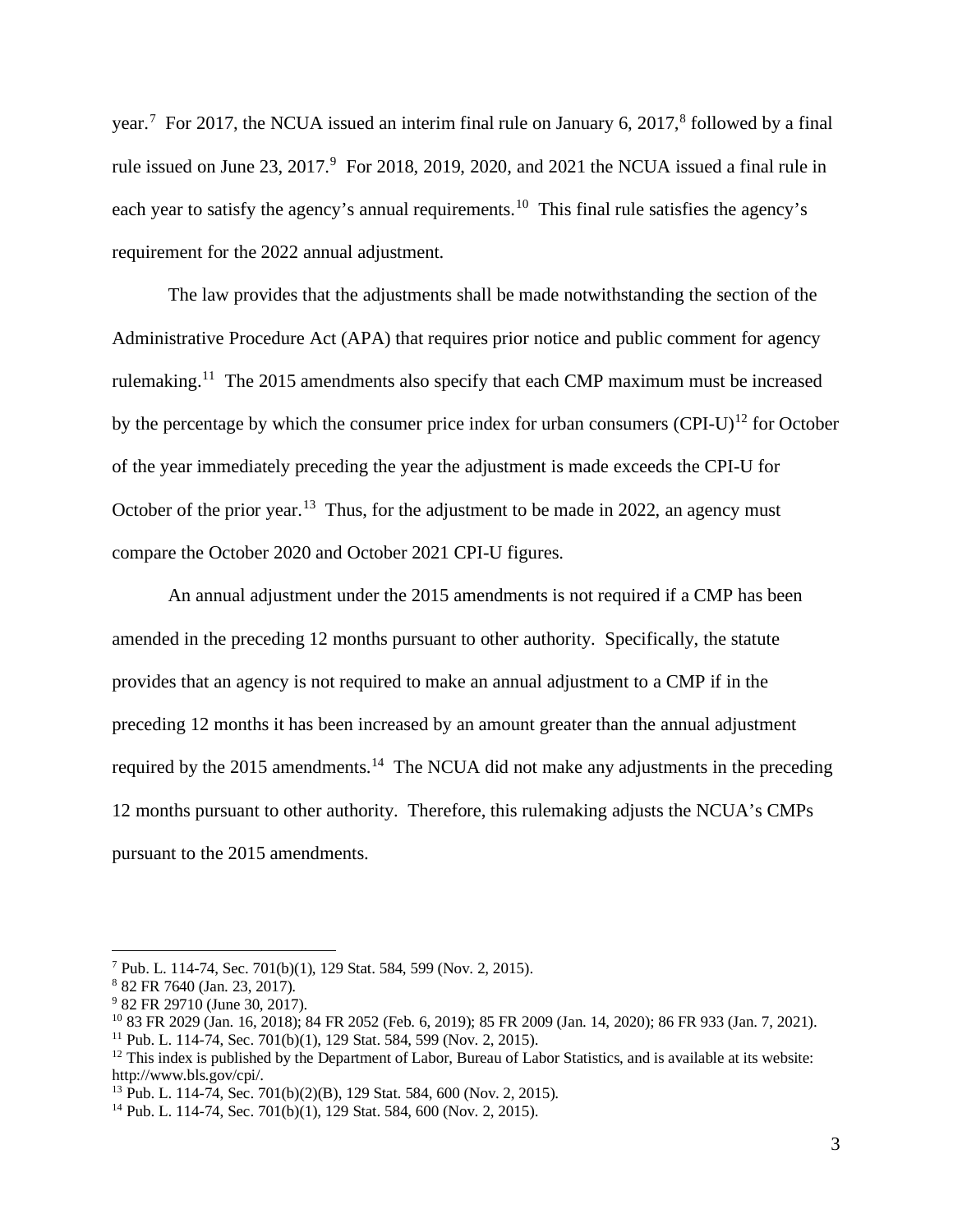*B. Application to the 2022 Adjustments and Office of Management and Budget guidance* 

This section applies the statutory requirements and the Office of Management and Budget's (OMB) guidance to the NCUA's CMPs and sets forth the Board's calculation of the 2022 adjustments.

The 2015 amendments directed OMB to issue guidance to agencies on implementing the inflation adjustments.<sup>15</sup> OMB is required to issue its guidance each December and, with respect to the 2022 annual adjustment, did so on December 15, 2021.<sup>16</sup> For 2022, Federal agencies must adjust the maximum amounts of their CMPs by the percentage by which the October 2021 CPI-U (276.589) exceeds the October 2020 CPI-U (260.388). The resulting increase can be expressed as an inflation multiplier (1.06222) to apply to each current CMP maximum amount to determine the adjusted maximum. The OMB guidance also addresses rulemaking procedures and agency reporting and oversight requirements for CMPs.<sup>17</sup>

The table below presents the adjustment calculations. The current maximums are found at 12 CFR 747.1001, as adjusted by the final rule that the Board approved in January 2021. This amount is multiplied by the inflation multiplier to calculate the new maximum in the far-right column. Only these adjusted maximum amounts, and not the calculations, will be codified at 12 CFR 747.1001 under this final rule. The adjusted amounts will be effective upon publication in the *Federal Register* and can be applied to violations that occurred on or after November 2, 2015, the date the 2015 amendments were enacted.<sup>[18](#page-3-3)</sup>

<span id="page-3-0"></span><sup>15</sup> Pub. L. 114-74, Sec. 701(b)(4), 129 Stat. 584, 601 (Nov. 2, 2015).

<span id="page-3-1"></span><sup>&</sup>lt;sup>16</sup> See. OMB Memorandum M-22-07, Implementation of Penalty Inflation Adjustments for 2022, Pursuant to the Federal Civil Penalties Inflation Adjustment Act Improvements Act of 2015 (December 15, 2021).

<span id="page-3-2"></span> $17$  Id.

<span id="page-3-3"></span><sup>18</sup> Pub. Law 114–74, 129 Stat. 600 (Nov. 2, 2015).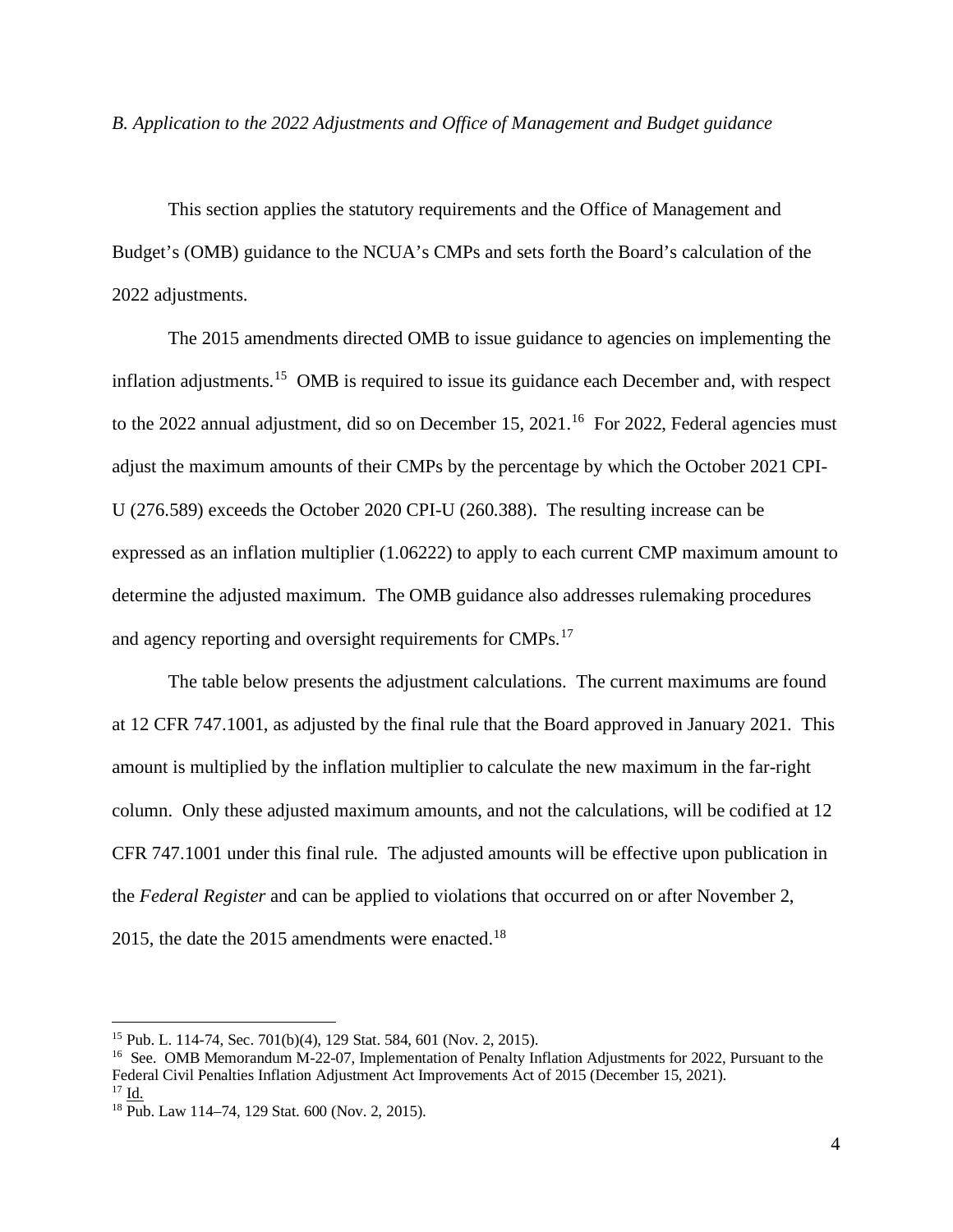| Citation      | Description and      | Current            | Multiplier | Adjusted Maximum (\$)    |
|---------------|----------------------|--------------------|------------|--------------------------|
|               | $Tier^{\frac{19}{}}$ | Maximum<br>$\circ$ |            | (Current Maximum X       |
|               |                      |                    |            | Multiplier, Rounded to   |
|               |                      |                    |            | <b>Nearest Dollar)</b>   |
| 12 U.S.C.     | Inadvertent          | 4,146              | 1.06222    | 4,404                    |
| 1782(a)(3)    | failure to           |                    |            |                          |
|               | submit a             |                    |            |                          |
|               | report or the        |                    |            |                          |
|               | inadvertent          |                    |            |                          |
|               | submission           |                    |            |                          |
|               | of a false or        |                    |            |                          |
|               | misleading           |                    |            |                          |
|               | report               |                    |            |                          |
| 12 U.S.C.     | Non-                 | 41,463             | 1.06222    | 44,043                   |
| 1782(a)(3)    | inadvertent          |                    |            |                          |
|               | failure to           |                    |            |                          |
|               | submit a             |                    |            |                          |
|               | report or the        |                    |            |                          |
|               | non-                 |                    |            |                          |
|               | inadvertent          |                    |            |                          |
|               | submission           |                    |            |                          |
|               | of a false or        |                    |            |                          |
|               | misleading           |                    |            |                          |
|               | report               |                    |            |                          |
| 12 U.S.C.     | Failure to           | Lesser of          | 1.06222    | Lesser of 2,202,123      |
| 1782(a)(3)    | submit a             | 2,073,133          |            | or 1% of total CU assets |
|               | report or the        | or $1\%$ of        |            |                          |
|               | submission           | total CU           |            |                          |
|               | of a false or        | assets             |            |                          |
|               | misleading           |                    |            |                          |
|               | report done          |                    |            |                          |
|               | knowingly or         |                    |            |                          |
|               | with reckless        |                    |            |                          |
|               | disregard            |                    |            |                          |
| 12 U.S.C.     | Tier 1 CMP           | 3,791              | 1.06222    | 4,027                    |
| 1782(d)(2)(A) | for                  |                    |            |                          |
|               | inadvertent          |                    |            |                          |
|               | failure to           |                    |            |                          |
|               | submit               |                    |            |                          |
|               |                      |                    |            |                          |
|               | certified            |                    |            |                          |

# Table: Calculation of Maximum CMP Adjustments

<span id="page-4-0"></span><sup>&</sup>lt;sup>19</sup> The table uses condensed descriptions of CMP tiers. Refer to the U.S. Code citations for complete descriptions.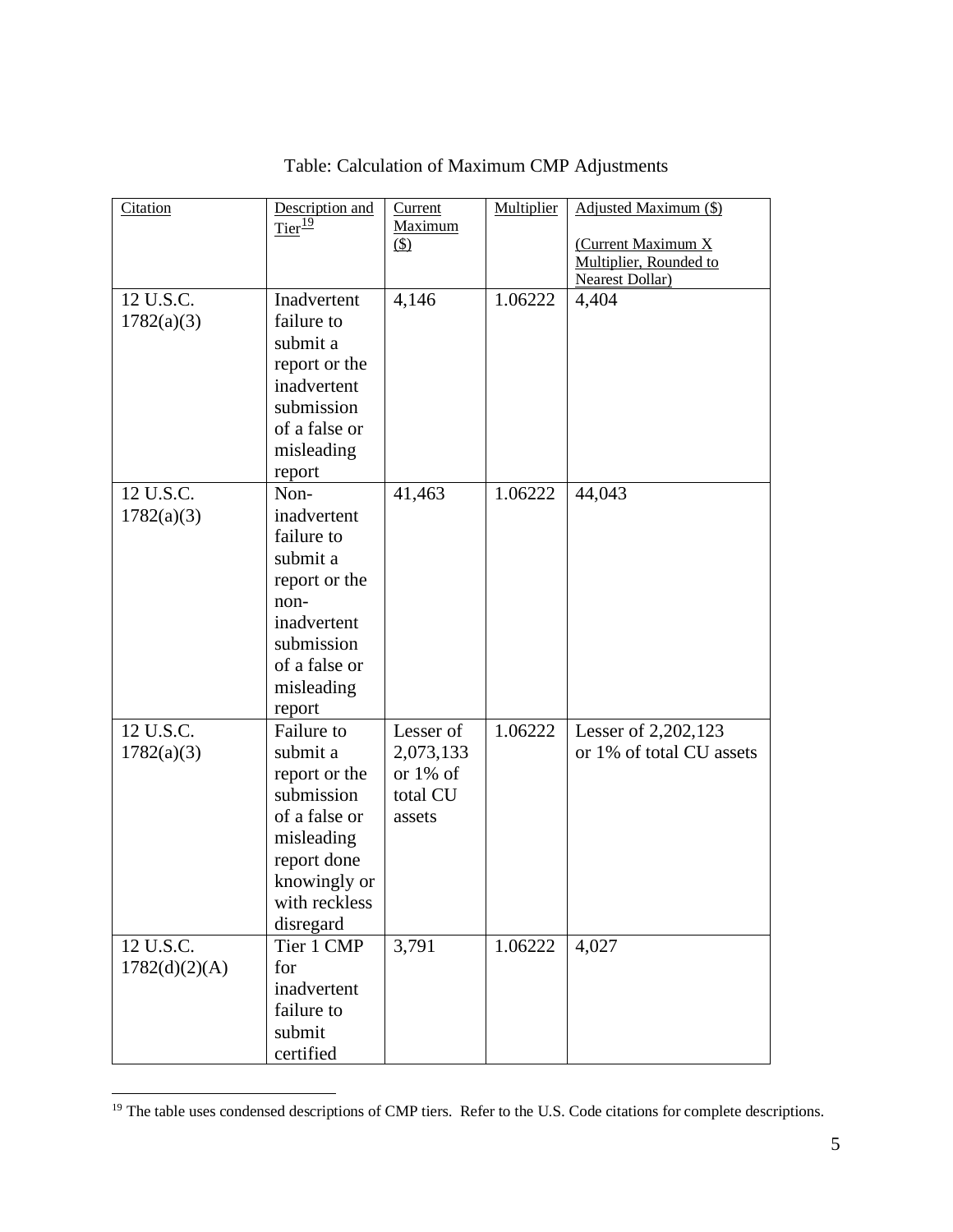|               | statement of      |           |         |                          |
|---------------|-------------------|-----------|---------|--------------------------|
|               | insured           |           |         |                          |
|               | shares and        |           |         |                          |
|               | charges due       |           |         |                          |
|               | to the            |           |         |                          |
|               | National          |           |         |                          |
|               | Credit Union      |           |         |                          |
|               | Share             |           |         |                          |
|               | Insurance         |           |         |                          |
|               | Fund              |           |         |                          |
|               | (NCUSIF),         |           |         |                          |
|               | <b>or</b>         |           |         |                          |
|               | inadvertent       |           |         |                          |
|               | submission        |           |         |                          |
|               | of false or       |           |         |                          |
|               | misleading        |           |         |                          |
|               | statement         |           |         |                          |
| 12 U.S.C.     | Tier 2 CMP        | 37,901    | 1.06222 | 40,259                   |
| 1782(d)(2)(B) | for non-          |           |         |                          |
|               | inadvertent       |           |         |                          |
|               | failure to        |           |         |                          |
|               | submit            |           |         |                          |
|               | certified         |           |         |                          |
|               | statement or      |           |         |                          |
|               | submission        |           |         |                          |
|               | of false or       |           |         |                          |
|               | misleading        |           |         |                          |
|               | statement         |           |         |                          |
| 12 U.S.C.     | Tier 3 CMP        | Lesser of | 1.06222 | Lesser of 2,013,008      |
| 1782(d)(2)(C) | for failure to    | 1,895,095 |         | or 1% of total CU assets |
|               | submit a          | or 1% of  |         |                          |
|               | certified         | total CU  |         |                          |
|               | statement or      | assets    |         |                          |
|               | the               |           |         |                          |
|               | submission        |           |         |                          |
|               | of a false or     |           |         |                          |
|               | misleading        |           |         |                          |
|               |                   |           |         |                          |
|               | statement<br>done |           |         |                          |
|               |                   |           |         |                          |
|               | knowingly or      |           |         |                          |
|               | with reckless     |           |         |                          |
|               | disregard         |           |         |                          |
| 12 U.S.C.     | Non-              | 129       | 1.06222 | 137                      |
| 1785(a)(3)    | compliance        |           |         |                          |
|               | with              |           |         |                          |
|               | insurance         |           |         |                          |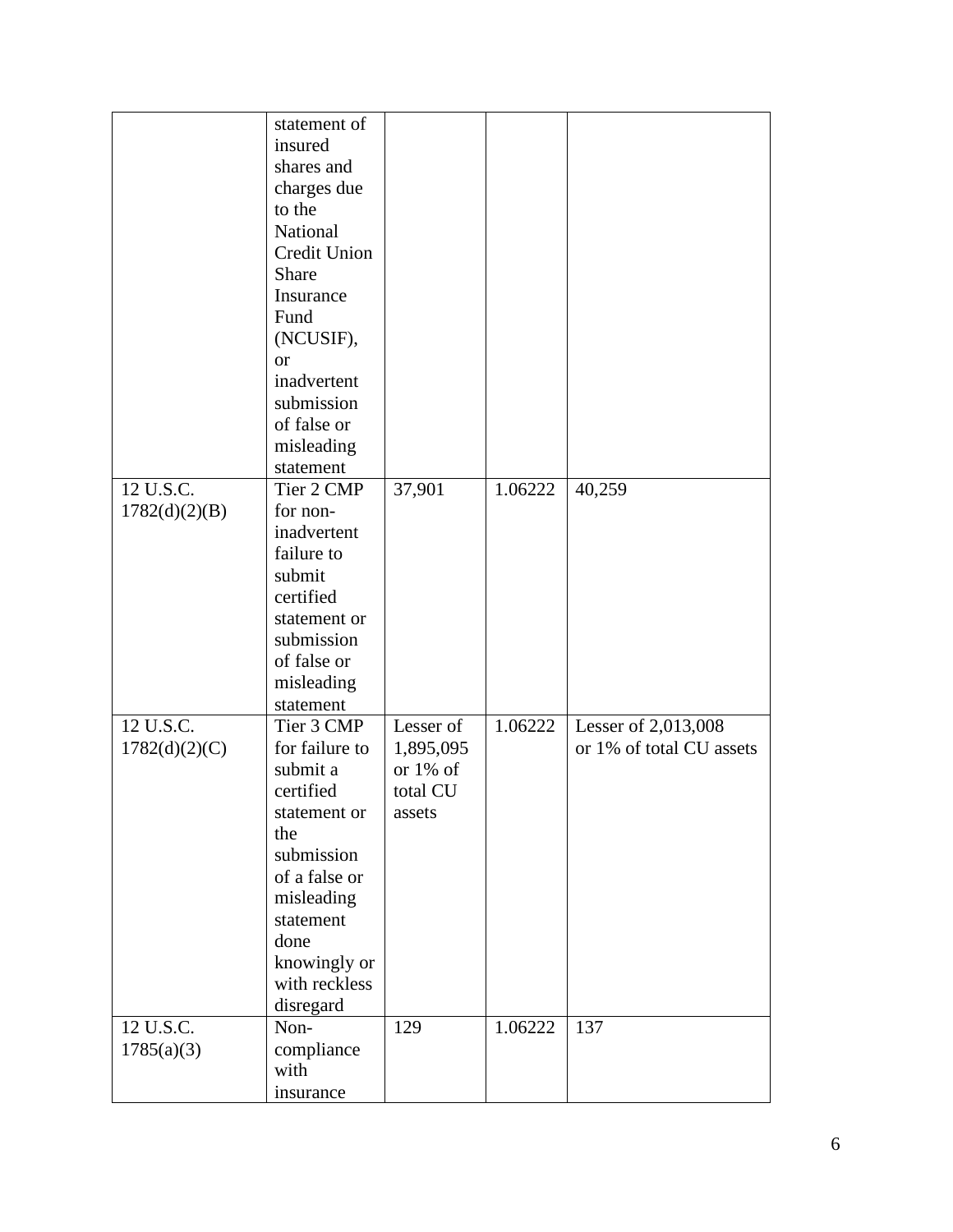|                   | logo           |             |         |                          |
|-------------------|----------------|-------------|---------|--------------------------|
|                   | requirements   |             |         |                          |
| 12 U.S.C.         | Non-           | 301         | 1.06222 | 320                      |
| 1785(e)(3)        | compliance     |             |         |                          |
|                   | with NCUA      |             |         |                          |
|                   | security       |             |         |                          |
|                   | requirements   |             |         |                          |
| 12 U.S.C.         | Tier 1 CMP     | 10,366      | 1.06222 | 11,011                   |
| 1786(k)(2)(A)     | for violations |             |         |                          |
|                   | of law,        |             |         |                          |
|                   | regulation,    |             |         |                          |
|                   | and other      |             |         |                          |
|                   | orders or      |             |         |                          |
|                   | agreements     |             |         |                          |
| 12 U.S.C.         | Tier 2 CMP     | 51,827      | 1.06222 | 55,052                   |
| 1786(k)(2)(B)     | for violations |             |         |                          |
|                   | of law,        |             |         |                          |
|                   | regulation,    |             |         |                          |
|                   | and other      |             |         |                          |
|                   | orders or      |             |         |                          |
|                   | agreements     |             |         |                          |
|                   | and for        |             |         |                          |
|                   | recklessly     |             |         |                          |
|                   | engaging in    |             |         |                          |
|                   | unsafe or      |             |         |                          |
|                   | unsound        |             |         |                          |
|                   | practices or   |             |         |                          |
|                   | breaches of    |             |         |                          |
|                   | fiduciary      |             |         |                          |
|                   | duty           |             |         |                          |
| 12 U.S.C.         | Tier 3 CMP     | 2,073,133   | 1.06222 | 2,202,123                |
| 1786(k)(2)(C)     | for            |             |         |                          |
|                   | knowingly      |             |         |                          |
|                   | committing     |             |         |                          |
|                   | the violations |             |         |                          |
|                   | under Tier 1   |             |         |                          |
|                   | or 2 (natural  |             |         |                          |
|                   | person)        |             |         |                          |
| 12 U.S.C.         | Tier 3 (same)  | Lesser of   | 1.06222 | Lesser of 2,202,123      |
| 1786(k)(2)(C)     | (CU)           | 2,073,133   |         | or 1% of total CU assets |
|                   |                | or $1\%$ of |         |                          |
|                   |                | total CU    |         |                          |
|                   |                | assets      |         |                          |
| 12 U.S.C.         | Non-           | 341,000     | 1.06222 | 362,217                  |
| 1786(w)(5)(A)(ii) | compliance     |             |         |                          |
|                   | with senior    |             |         |                          |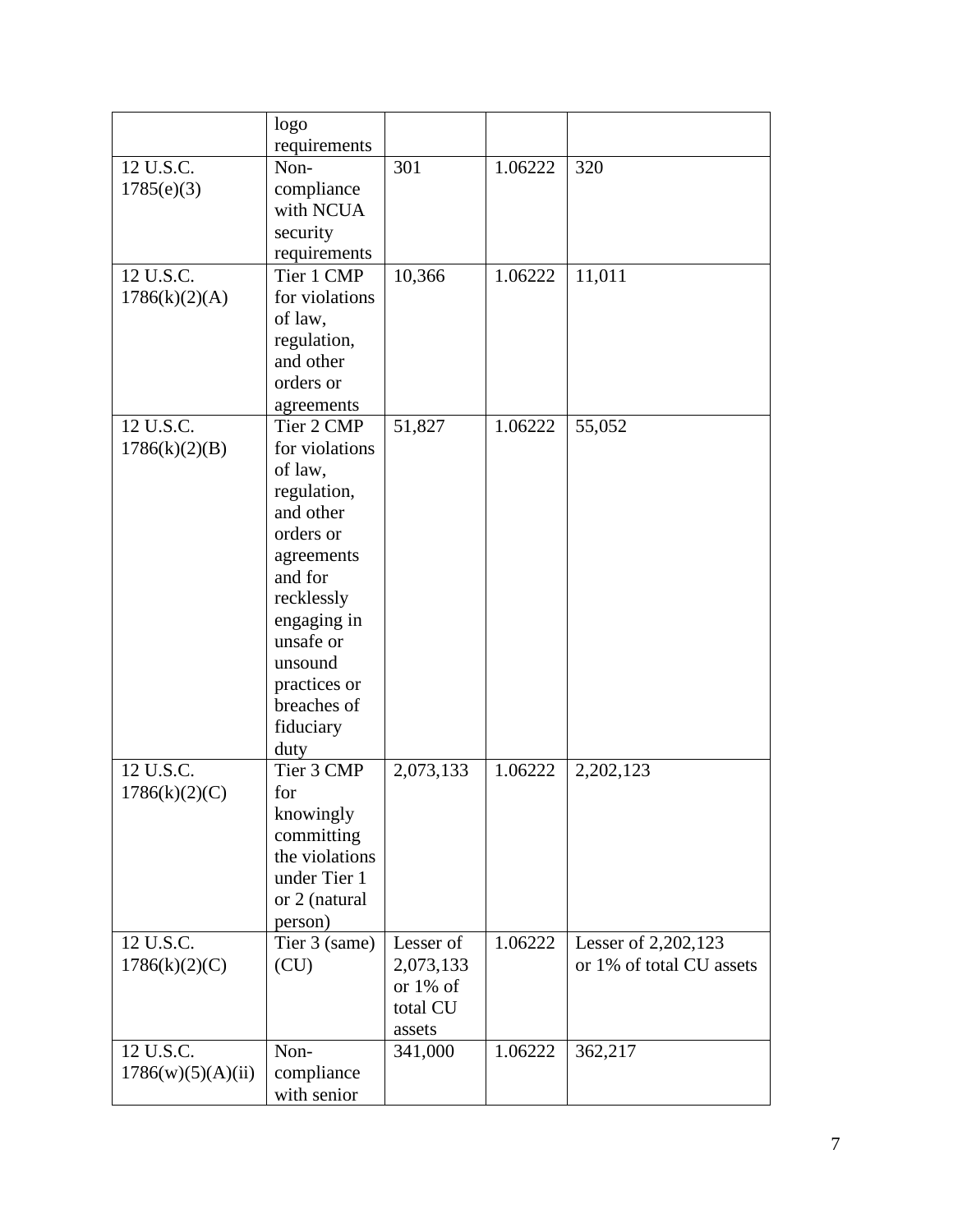|             | examiner      |        |         |        |
|-------------|---------------|--------|---------|--------|
|             | post-         |        |         |        |
|             | employment    |        |         |        |
|             | restrictions  |        |         |        |
| 15 U.S.C.   | Non-          | 11,906 | 1.06222 | 12,647 |
| 1639e(k)    | compliance    |        |         |        |
|             | with          |        |         |        |
|             | appraisal     |        |         |        |
|             | independenc   |        |         |        |
|             | e standards   |        |         |        |
|             | (first        |        |         |        |
|             | violation)    |        |         |        |
| 15 U.S.C.   | Subsequent    | 23,811 | 1.06222 | 25,293 |
| 1639e(k)    | violations of |        |         |        |
|             | the same      |        |         |        |
| 42 U.S.C.   | Non-          | 2,252  | 1.06222 | 2,392  |
| 4012a(f)(5) | compliance    |        |         |        |
|             | with flood    |        |         |        |
|             | insurance     |        |         |        |
|             | requirements  |        |         |        |

# **III. Regulatory Procedures**

#### A. *Final Rule under the APA*

In the 2015 amendments, Congress provided that agencies shall make the required inflation adjustments in 2017 and subsequent years notwithstanding 5 U.S.C. 553,<sup>20</sup> which generally requires agencies to follow notice-and-comment procedures in rulemaking and to make rules effective no sooner than 30 days after publication in the *Federal Register*. The 2015 amendments provide a clear exception to these requirements.<sup>21</sup> In addition, as an independent basis, the Board finds that notice-and-comment procedures would be impracticable and unnecessary under the APA because of the largely ministerial and technical nature of the rule, which affords agencies limited discretion in promulgating the rule, and the statutory deadline for

<span id="page-7-0"></span><sup>20</sup> Pub. L. 114-74, Sec. 701(b)(1), 129 Stat. 584, 599 (Nov. 2, 2015).

<span id="page-7-1"></span><sup>21</sup> See 5 U.S.C. 559; Asiana Airlines v. Fed. Aviation Admin.*,* 134 F.3d 393, 396-99 (D.C. Cir. 1998).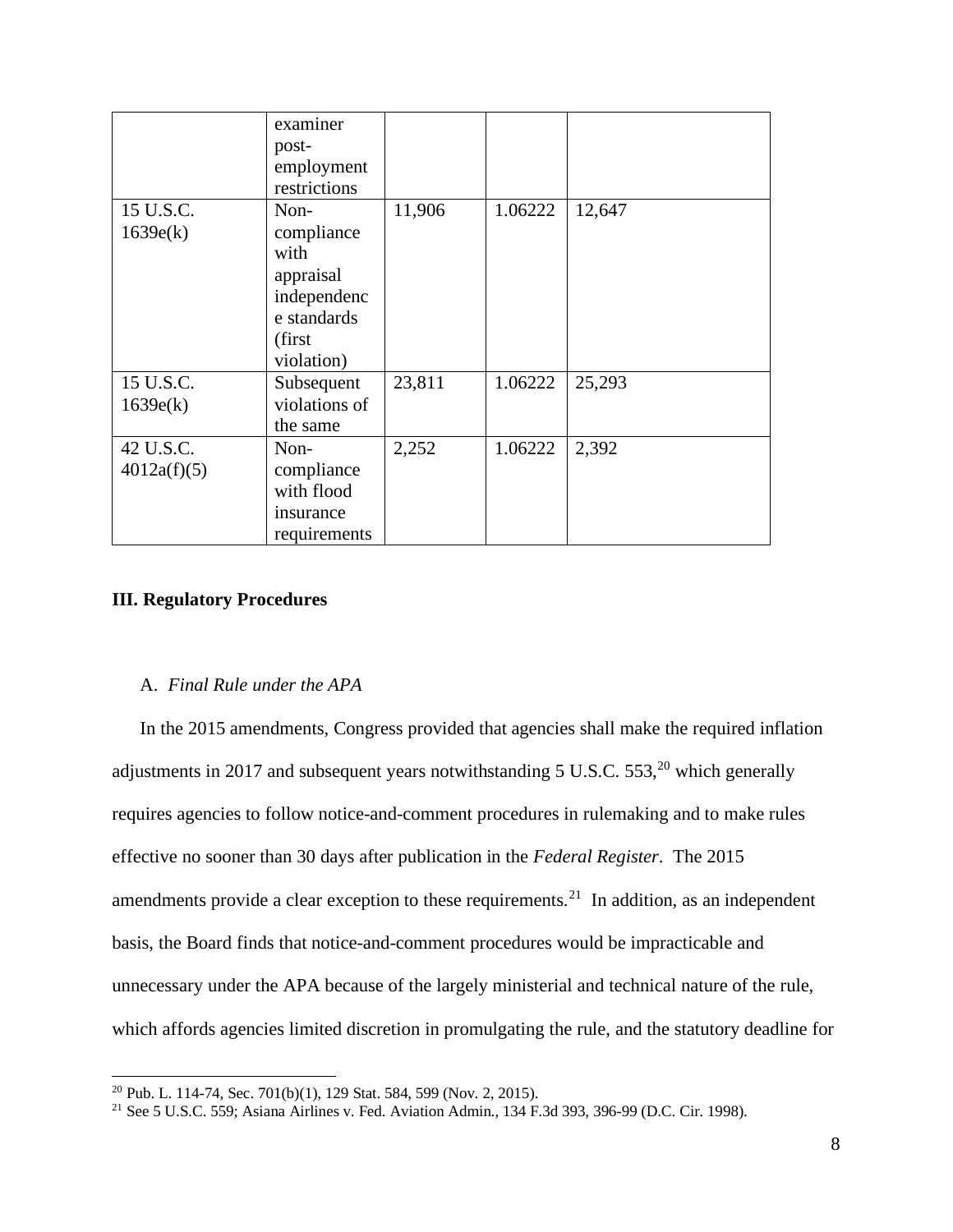making the adjustments.<sup>22</sup> In these circumstances, the Board finds good cause to issue a final rule without issuing a notice of proposed rulemaking or soliciting public comments. The Board also finds good cause to make the final rule effective upon publication because of the statutory deadline. Accordingly, this final rule is issued without prior notice and comment and will become effective immediately upon publication.

#### B. *Regulatory Flexibility Act*

The Regulatory Flexibility Act (RFA) generally requires that when an agency issues a proposed rule or a final rule pursuant to the  $APA^{23}$  $APA^{23}$  $APA^{23}$  or another law, the agency must prepare a regulatory flexibility analysis that meets the requirements of the RFA and publish such analysis in the *Federal Register*. [24](#page-8-2) Specifically, the RFA normally requires agencies to describe the impact of a rulemaking on small entities by providing a regulatory impact analysis. For purposes of the RFA, the Board considers FICUs with assets less than \$100 million to be small entities.<sup>[25](#page-8-3)</sup>

As discussed previously, consistent with the APA,<sup>[26](#page-8-4)</sup> the Board has determined for good cause that general notice and opportunity for public comment is unnecessary, and therefore the Board is not issuing a notice of proposed rulemaking. Rules that are exempt from notice and comment procedures are also exempt from the RFA requirements, including conducting a regulatory flexibility analysis, when among other things the agency for good cause finds that notice and public procedure are impracticable, unnecessary, or contrary to the public interest.

<span id="page-8-0"></span> $^{22}$  5 U.S.C. 553(b)(3)(B); see Mid-Tex Elec. Co-op., Inc. v. Fed. Energy Regulatory Comm'n, 822 F.2d 1123 (D.C. Cir. 1987). For the same reasons, this final rule does not include the usual 60-day comment period under NCUA Interpretive Ruling and Policy Statement (IRPS) 87-2, as amended by IRPS 03-2 and 15-1 (Sept. 24, 2015).  $^{23}$  5 U.S.C. 553(b).<br> $^{24}$  5 U.S.C. 603, 604.

<span id="page-8-1"></span>

<span id="page-8-4"></span><span id="page-8-3"></span><span id="page-8-2"></span><sup>&</sup>lt;sup>25</sup> NCUA IRPS 15–1.<br><sup>26</sup> 5 U.S.C. 553(b)(3)(B).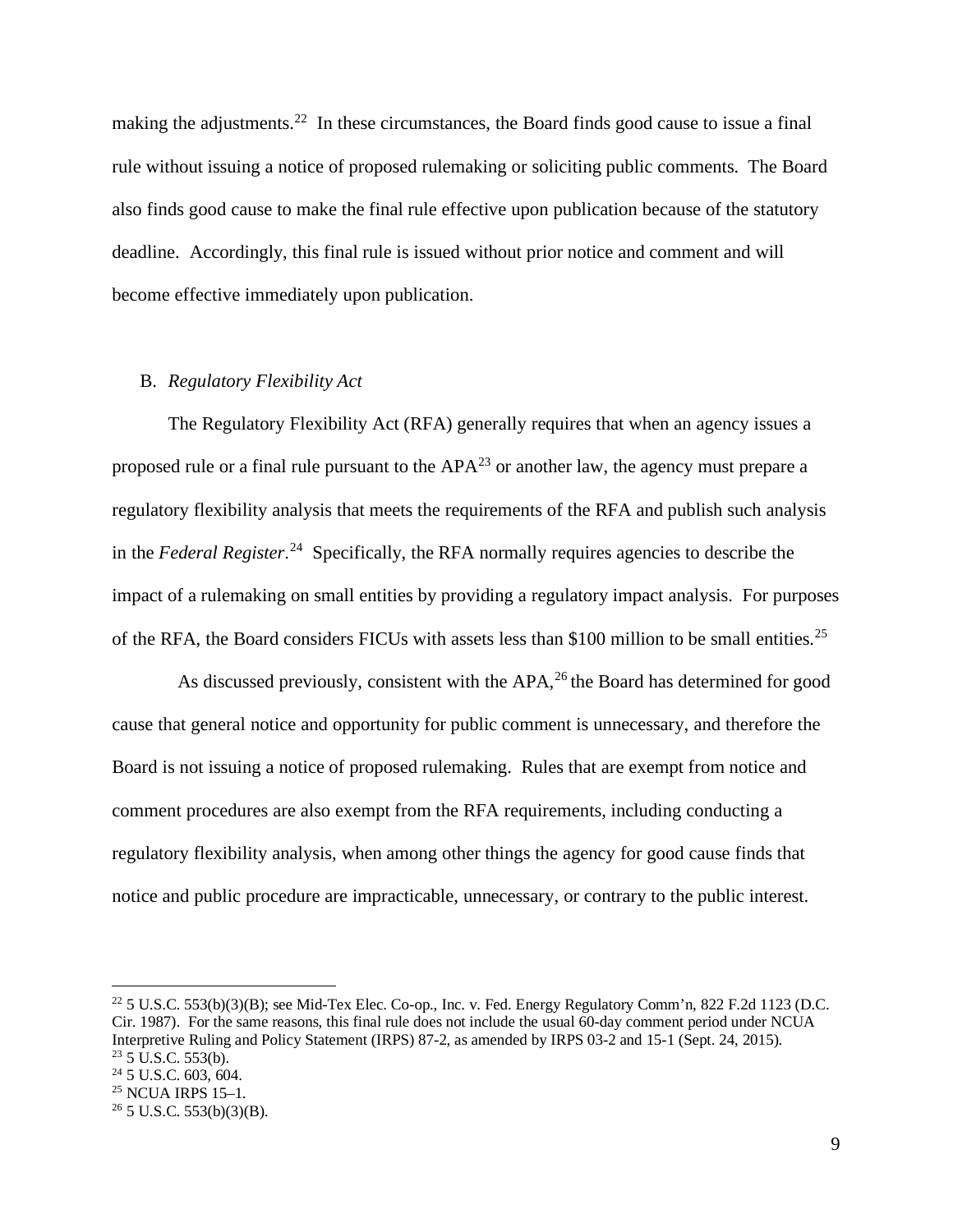Accordingly, the Board has concluded that the RFA's requirements relating to initial and final regulatory flexibility analysis do not apply.

Nevertheless, the Board notes that this final rule will not have a significant economic impact on a substantial number of small credit unions because it affects only the maximum amounts of CMPs that may be assessed in individual cases, which are not numerous and generally do not involve assessments at the maximum level. In addition, several of the CMPs are limited to a percentage of a credit union's assets. Finally, in assessing CMPs, the Board generally must consider a party's financial resources.<sup>[27](#page-9-0)</sup> Because this final rule will affect few, if any, small credit unions, the Board certifies that the final rule will not have a significant economic impact on a substantial number of small entities.

#### C. *Paperwork Reduction Act*

 The Paperwork Reduction Act of 1995 (PRA) applies to rulemakings in which an agency creates a new paperwork burden on regulated entities or modifies an existing burden.<sup>28</sup> For purposes of the PRA, a paperwork burden may take the form of either a reporting or a recordkeeping requirement, both referred to as information collections. This final rule adjusts the maximum amounts of certain CMPs that the Board may assess against individuals, entities, or credit unions but does not require any reporting or recordkeeping. Therefore, this final rule will not create new paperwork burdens or modify any existing paperwork burdens.

<span id="page-9-0"></span> $27$  12 U.S.C. 1786(k)(2)(G)(i).

<span id="page-9-1"></span><sup>28</sup> 44 U.S.C. 3507(d); 5 CFR part 1320.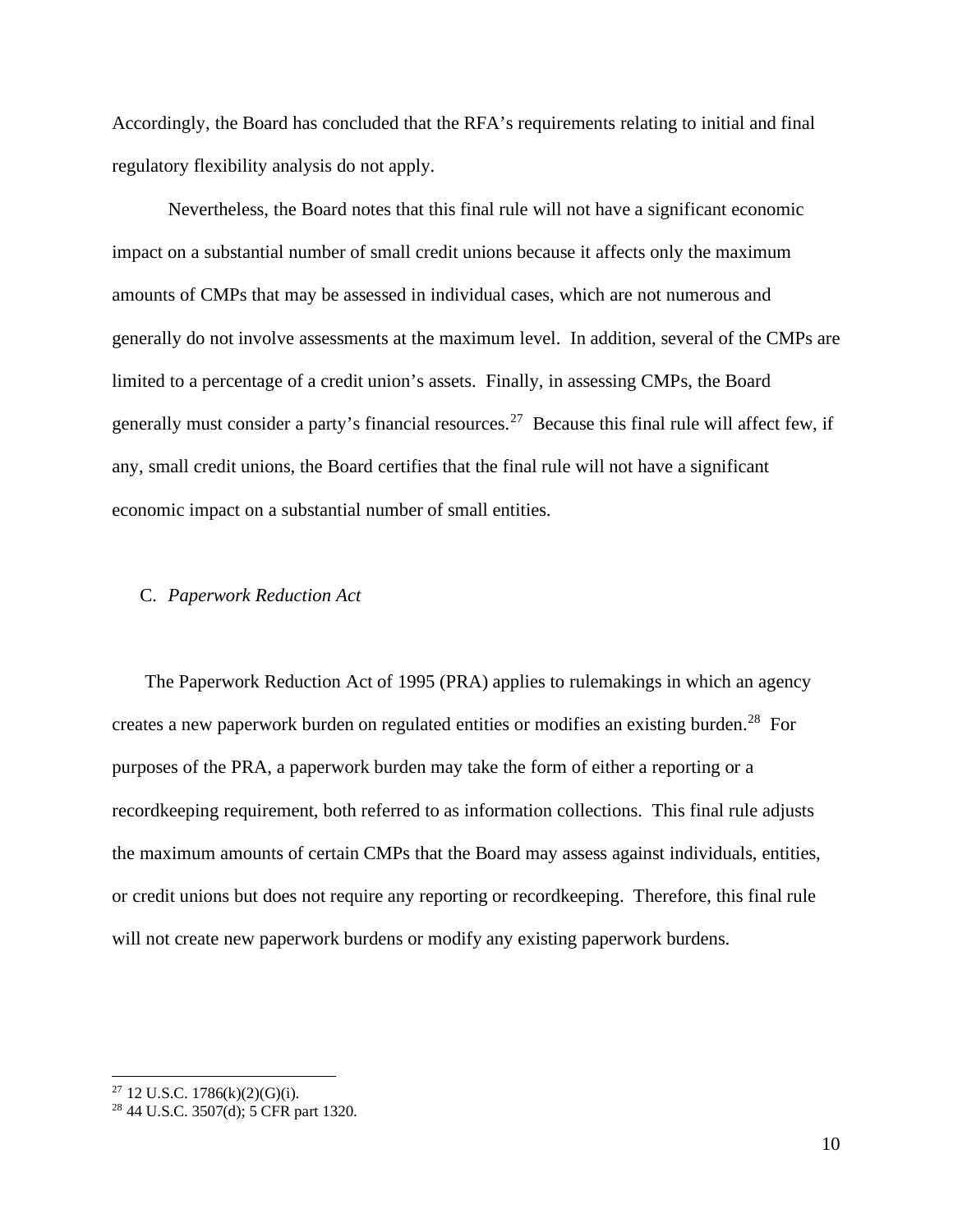#### D. *Executive Order 13132*

Executive Order 13132 encourages independent regulatory agencies to consider the impact of their actions on state and local interests. In adherence to fundamental federalism principles, the NCUA, an independent regulatory agency as defined in 44 U.S.C. 3502(5), voluntarily complies with the Executive Order. This final rule adjusts the maximum amounts of certain CMPs that the Board may assess against individuals, entities, and federally insured credit unions, including state-chartered credit unions. However, the final rule does not create any new authority or alter the underlying statutory authorities that enable the Board to assess CMPs. Accordingly, this final rule will not have a substantial direct effect on the states, on the connection between the National Government and the states, or on the distribution of power and responsibilities among the various levels of government. The Board has determined that this final rule does not constitute a policy that has federalism implications for purposes of the Executive Order.

#### E. *Assessment of Federal Regulations and Policies on Families*

The Board has determined that this final rule will not affect family well-being within the meaning of Section 654 of the Treasury and General Government Appropriations Act, 1999.<sup>[29](#page-10-0)</sup>

#### F. *Congressional Review Act*

For purposes of the Congressional Review Act,  $30$  the OMB makes a determination as to whether a final rule constitutes a "major" rule. If OMB deems a rule to be a "major rule," the

<span id="page-10-0"></span><sup>29</sup> Pub. L. 105–277, 112 Stat. 2681 (Oct. 21, 1998).

<span id="page-10-1"></span><sup>30</sup> 5 U.S.C. 801-808.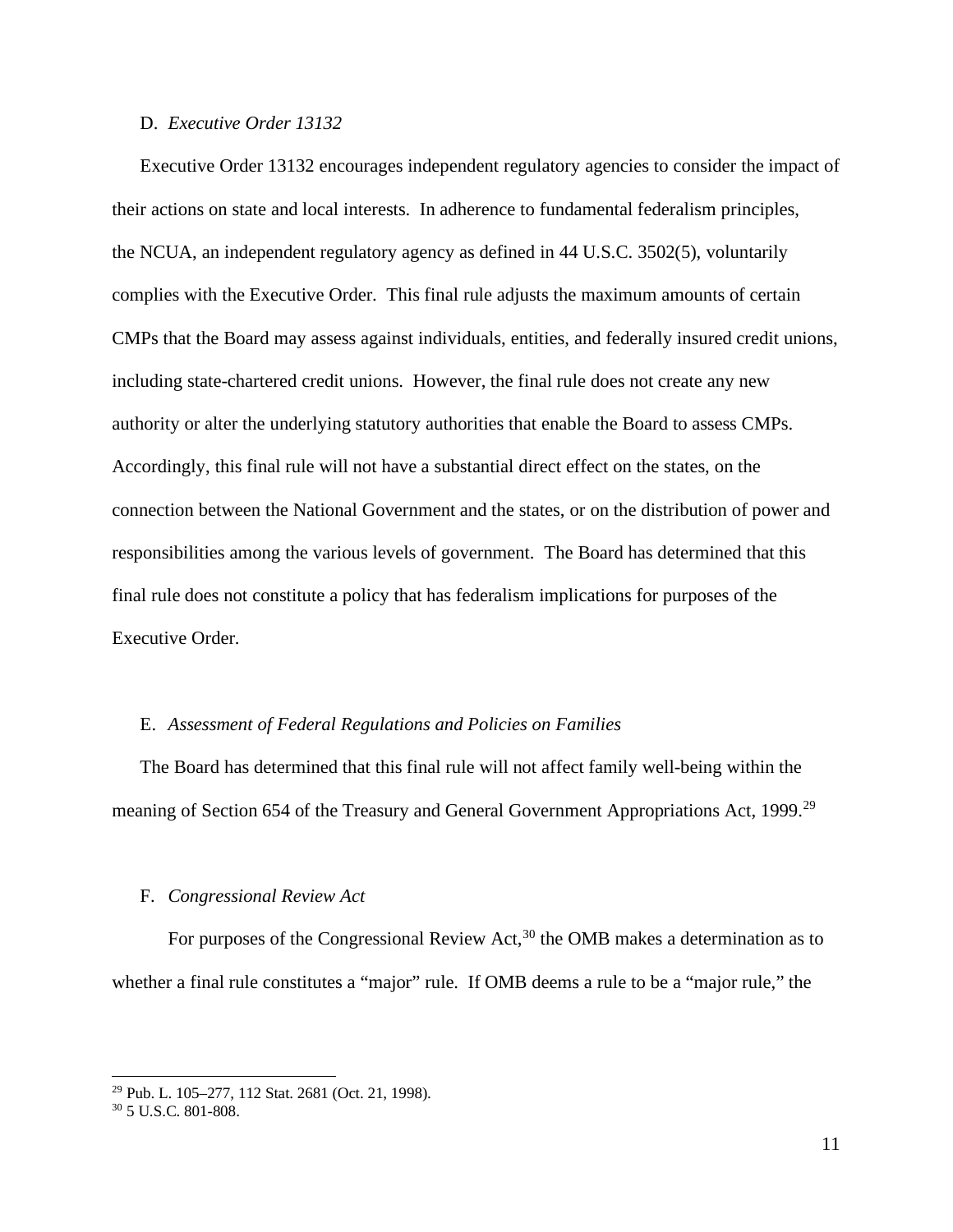Congressional Review Act generally provides that the rule may not take effect until at least 60 days following its publication.

The Congressional Review Act defines a "major rule" as any rule that the Administrator of the Office of Information and Regulatory Affairs of the OMB finds has resulted in or is likely to result in (A) an annual effect on the economy of \$100,000,000 or more; (B) a major increase in costs or prices for consumers, individual industries, Federal, State, or local government agencies or geographic regions, or (C) significant adverse effects on competition, employment, investment, productivity, innovation, or on the ability of United States-based enterprises to compete with foreign-based enterprises in domestic and export markets.<sup>[31](#page-11-0)</sup>

For the same reasons set forth above, the Board is adopting the final rule without the delayed effective date generally prescribed under the Congressional Review Act. The delayed effective date required by the Congressional Review Act does not apply to any rule for which an agency for good cause finds (and incorporates the finding and a brief statement of reasons therefor in the rule issued) that notice and public procedure thereon are impracticable, unnecessary, or contrary to the public interest. $32$ 

The Board believes this final rule is not a major rule. As required by the Congressional Review Act, the Board will submit the final rule and other appropriate reports to OMB, Congress, and the Government Accountability Office for review*.* 

#### **List of Subjects in 12 CFR Part 747**

Credit unions, Civil monetary penalties.

<span id="page-11-0"></span> $31$  5 U.S.C. 804(2).

<span id="page-11-1"></span><sup>32</sup> 5 U.S.C. 808.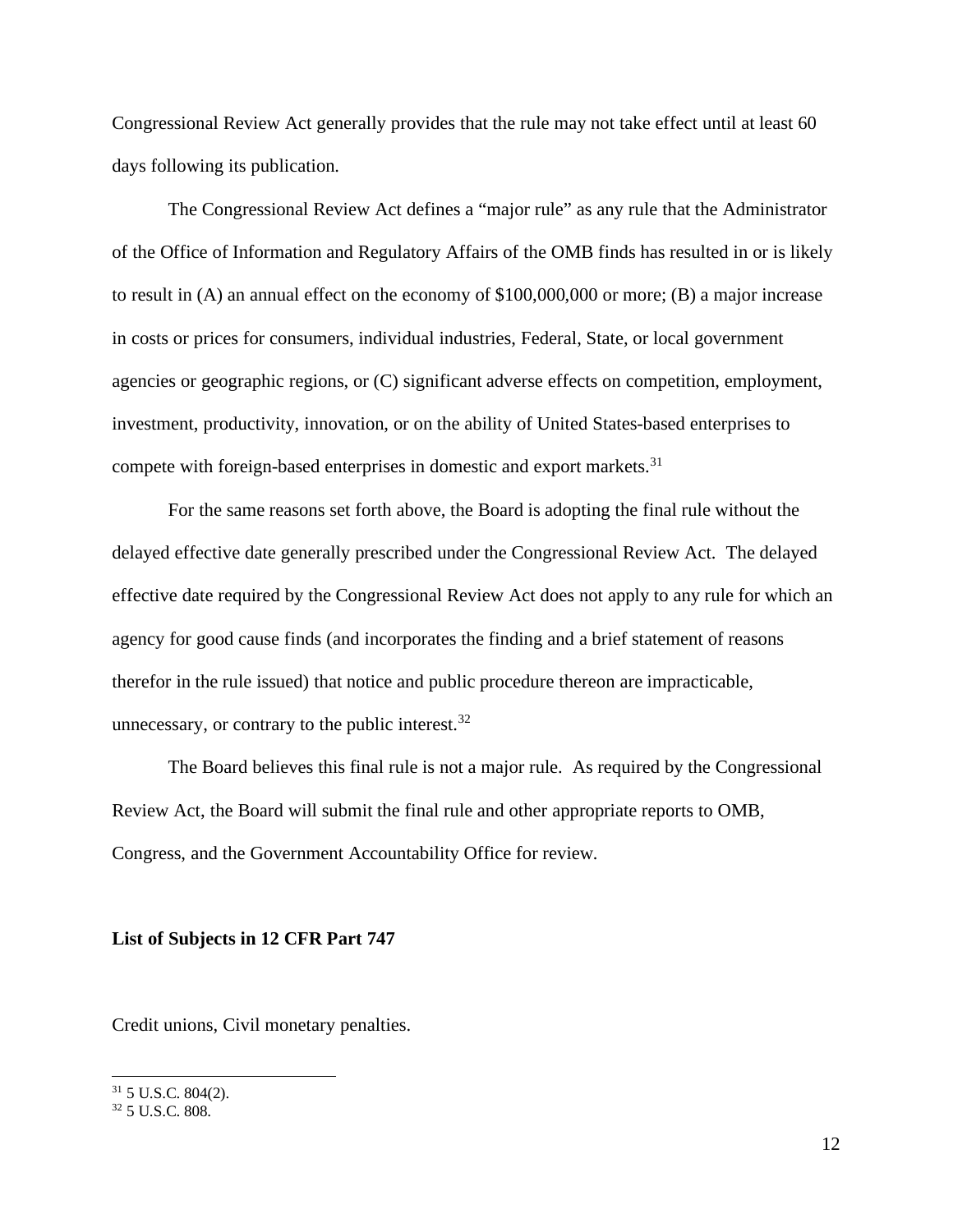By the National Credit Union Administration Board on \_\_\_\_\_\_\_\_\_\_.

Melane Conyers-Ausbrooks,

Secretary of the Board

For the reasons stated in the preamble, the Board amends 12 CFR part 747 as follows:

 $\mathcal{L}_\text{max}$  , and the contract of the contract of the contract of the contract of the contract of the contract of the contract of the contract of the contract of the contract of the contract of the contract of the contr

# **PART 747 — ADMINISTRATIVE ACTIONS, ADJUDICATIVE HEARINGS, RULES OF PRACTICE AND PROCEDURE, AND INVESTIGATIONS**

1. The authority for part 747 continues to read as follows:

**Authority:** 12 U.S.C. 1766, 1782, 1784, 1785, 1786, 1787, 1790a, 1790d; 15 U.S.C. 1639e; 42 U.S.C. 4012a; Pub. L. 101-410; Pub. L. 104-134; Pub. L. 109-351; Pub. L. 114-74.

2. Revise § 747.1001 to read as follows:

**§ 747.1001 Adjustment of civil monetary penalties by the rate of inflation.**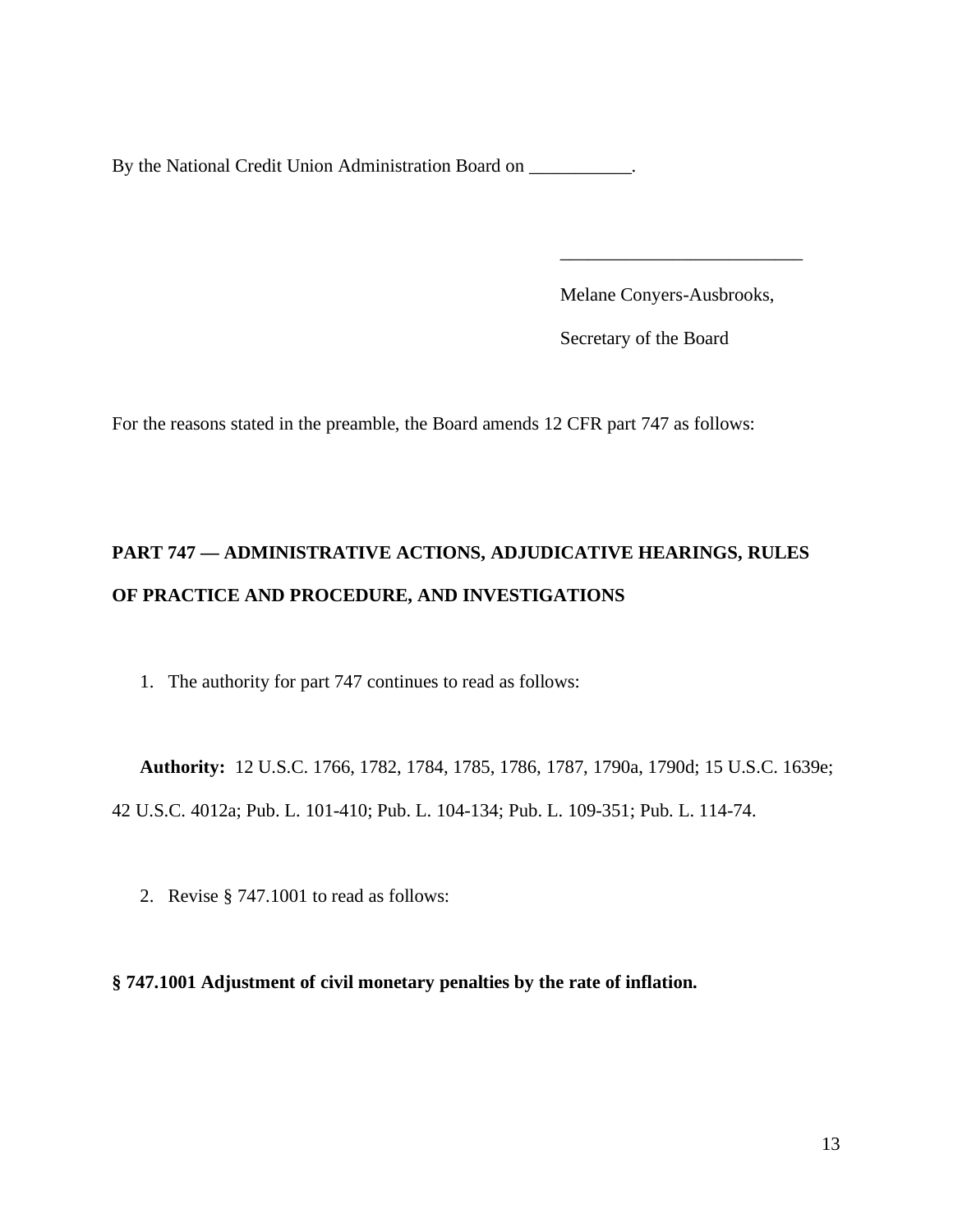(a) The NCUA is required by the Federal Civil Penalties Inflation Adjustment Act of 1990 (Public Law 101-410, 104 Stat. 890, as amended (28 U.S.C. 2461 note)), to adjust the maximum amount of each civil monetary penalty (CMP) within its jurisdiction by the rate of inflation. The following chart displays those adjusted amounts, as calculated pursuant to the statute:

| <b>U.S. Code citation</b>     | <b>CMP</b> description        | <b>New maximum amount</b>       |
|-------------------------------|-------------------------------|---------------------------------|
| $(1)$ 12 U.S.C. 1782 $(a)(3)$ | Inadvertent failure to submit | \$4,404                         |
|                               | a report or the inadvertent   |                                 |
|                               | submission of a false or      |                                 |
|                               | misleading report             |                                 |
| $(2)$ 12 U.S.C. 1782 $(a)(3)$ | Non-inadvertent failure to    | \$44,043                        |
|                               | submit a report or the non-   |                                 |
|                               | inadvertent submission of a   |                                 |
|                               | false or misleading report    |                                 |
| $(3)$ 12 U.S.C. 1782 $(a)(3)$ | Failure to submit a report or | \$2,202,123 or 1 percent of the |
|                               | the submission of a false or  | total assets of the credit      |
|                               | misleading report done        | union, whichever is less        |
|                               | knowingly or with reckless    |                                 |
|                               | disregard                     |                                 |
| (4) 12 U.S.C.                 | Tier 1 CMP for inadvertent    | \$4,027                         |
| 1782(d)(2)(A)                 | failure to submit certified   |                                 |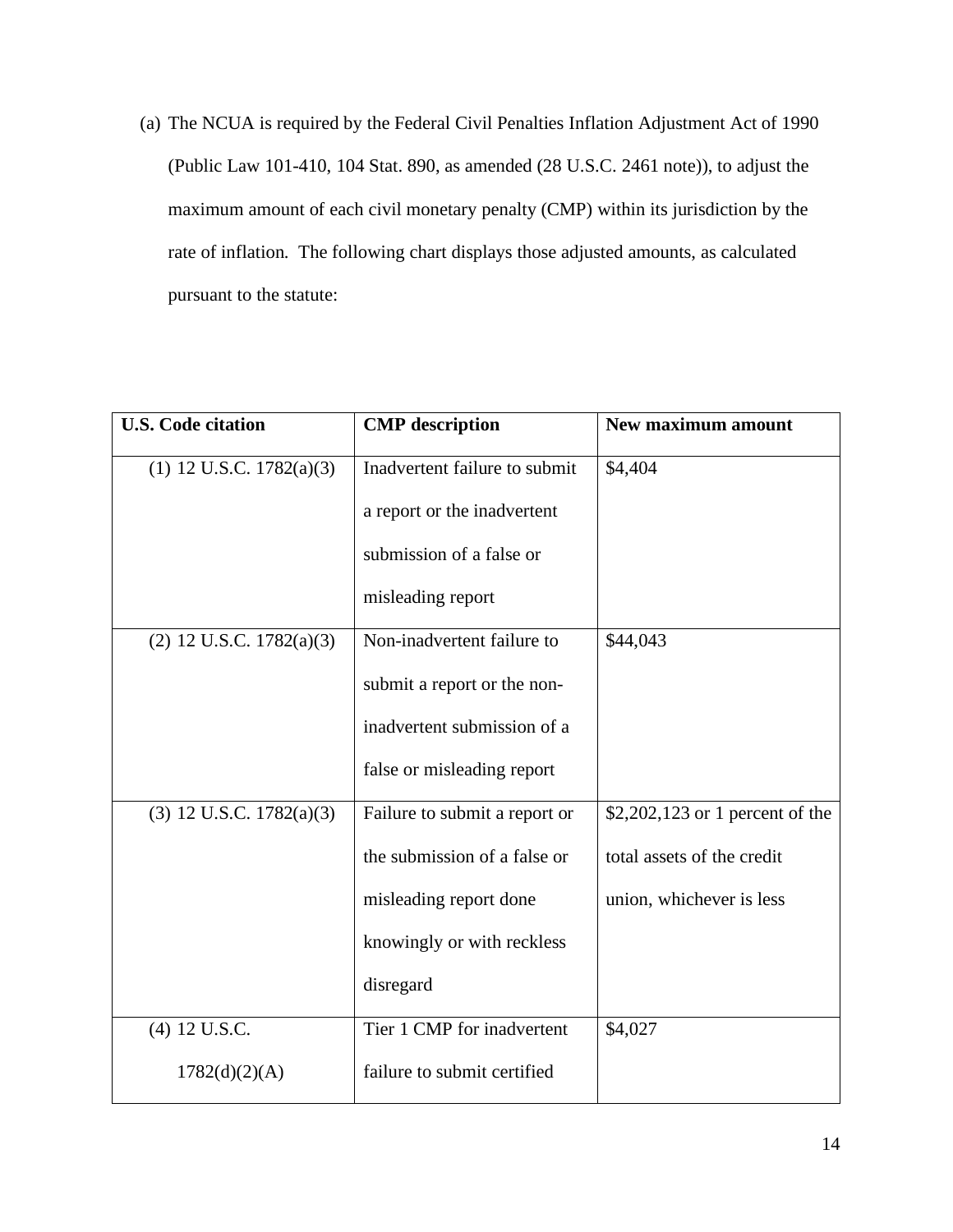|                               | statement of insured shares     |                                 |
|-------------------------------|---------------------------------|---------------------------------|
|                               | and charges due to the          |                                 |
|                               | National Credit Union Share     |                                 |
|                               | Insurance Fund (NCUSIF), or     |                                 |
|                               | inadvertent submission of       |                                 |
|                               | false or misleading statement   |                                 |
| (5) 12 U.S.C.                 | Tier 2 CMP for non-             | \$40,259                        |
| 1782(d)(2)(B)                 | inadvertent failure to submit   |                                 |
|                               | certified statement or          |                                 |
|                               | submission of false or          |                                 |
|                               | misleading statement            |                                 |
| (6) 12 U.S.C.                 | Tier 3 CMP for failure to       | \$2,013,008 or 1 percent of the |
| 1782(d)(2)(C)                 | submit a certified statement    | total assets of the credit      |
|                               | or the submission of a false or | union, whichever is less        |
|                               | misleading statement done       |                                 |
|                               | knowingly or with reckless      |                                 |
|                               | disregard                       |                                 |
| $(7)$ 12 U.S.C. 1785 $(a)(3)$ | Non-compliance with             | \$137                           |
|                               | insurance logo requirements     |                                 |
| $(8)$ 12 U.S.C. 1785 $(e)(3)$ | Non-compliance with NCUA        | \$320                           |
|                               | security requirements           |                                 |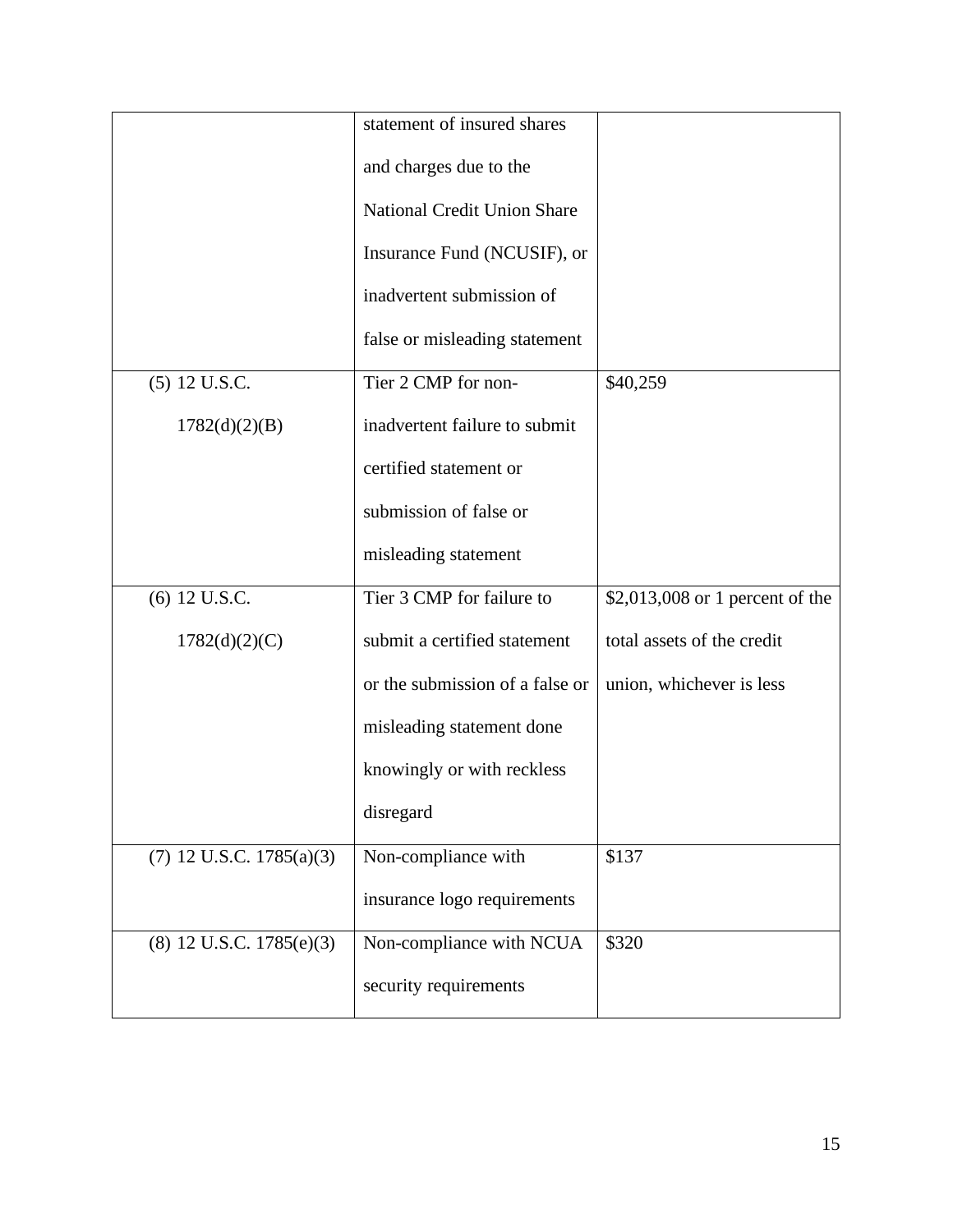| (9) 12 U.S.C.             | Tier 1 CMP for violations of  | \$11,011                        |
|---------------------------|-------------------------------|---------------------------------|
| 1786(k)(2)(A)             | law, regulation, and other    |                                 |
|                           | orders or agreements          |                                 |
| (10) 12 U.S.C.            | Tier 2 CMP for violations of  | \$55,052                        |
| 1786(k)(2)(B)             | law, regulation, and other    |                                 |
|                           | orders or agreements and for  |                                 |
|                           | recklessly engaging in unsafe |                                 |
|                           | or unsound practices or       |                                 |
|                           | breaches of fiduciary duty    |                                 |
| $(11)$ 12 U.S.C.          | Tier 3 CMP for knowingly      | \$2,202,123                     |
| 1786(k)(2)(C)             | committing the violations     |                                 |
|                           | under Tier 1 or 2 (natural    |                                 |
|                           | person)                       |                                 |
| $(12)$ 12 U.S.C.          | Tier 3 CMP for knowingly      | \$2,202,123 or 1 percent of the |
| 1786(k)(2)(C)             | committing the violations     | total assets of the credit      |
|                           | under Tier 1 or 2 (insured    | union, whichever is less        |
|                           | credit union)                 |                                 |
| (13) 12 U.S.C.            | Non-compliance with senior    | \$362,217                       |
| 1786(w)(5)(A)(ii)         | examiner post-employment      |                                 |
|                           | restrictions                  |                                 |
| $(14)$ 15 U.S.C. 1639e(k) | Non-compliance with           | First violation: \$12,647       |
|                           | appraisal independence        | Subsequent violations:          |
|                           | requirements                  | \$25,293                        |